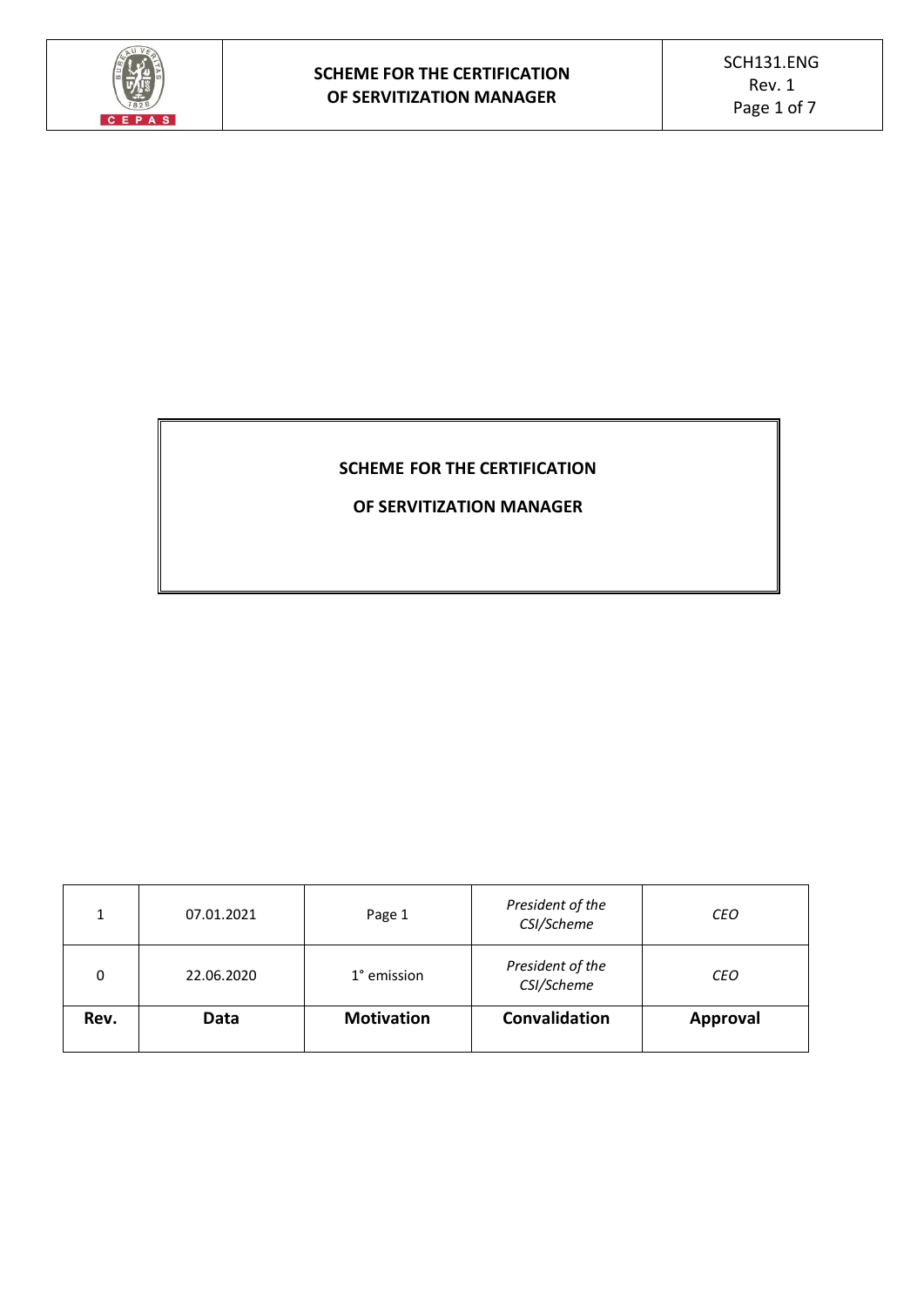## **1. SCOPE AND CONTEXT OF APPLICATION**

This document is intended to regulate the relationships between CEPAS, which operates as a personnel certification body, and natural persons who request voluntary third-party certification of their skills as Servitization Manager.

The certification applies to the natural person who requests it; it is therefore not applicable to companies / organizations. For the performance of the certification activity, CEPAS carries out, at its choice, the direct evaluation of the candidates or makes use of external Evaluation Bodies selected by it, qualified and approved, as they are equipped with adequate premises, equipment, instrumentation and technical personnel for carrying out the activities kept under control by CEPAS. An unlimited number of evaluation bodies can be approved.

#### **2. DESCRIPTION OF THE PROFESSIONAL**

The Servitization Manager is the professional (internal or external to the company) with qualified skills and experience to assist companies, in particular manufacturers, to carry out an innovation path that leads them towards a business model Product-Service System (PSS), i.e. helping them to concretize the idea of a service based on a specific product in order to create added value for customers or conquer new market segments.

The Servitization Manager must highlight the following competences:

- Business strategy;
- Business innovation;
- ICT / digital basics;
- Project management;
- Change management.

The Servitization Manager must demonstrate the following skills: training, coaching, communication, and counseling. Even when it is carried out by staff within the company, the role of the servitization manager requires a transversal vision of all the impacted business processes

#### **3. COMMITMENT OF CEPAS AND CANDIDATES**

CEPAS grants free access to its services to requesting candidates, without discrimination of any kind, recognizes the importance of impartiality in certification and carries out its activities objectively, avoiding any conflict of interest.

In particular, CEPAS undertakes not to use those who have trained the candidate on the issues covered by this scheme as examiners for the assessment of the candidate. This is also extended to the examiners of any qualified assessment bodies. All the functions involved in the certification process are bound to respect the Bureau Veritas Group's Code of Ethics, available on the websit[e www.cepas.it](http://www.cepas.it/) .

The certification is issued following the positive evaluation of each candidate based on the exam results.

By sending the certification request to CEPAS, the candidate adheres to the certification scheme and accepts, by signing them, all the stages of the evaluation, certification and registration process described below.

To obtain and maintain certification, the candidate must respect and document the application of all the applicable requirements of the reference / standards for certification, the additional requirements defined by CEPAS and any accreditation bodies, as well as the requirements of this document and those mentioned in it.

Candidates are required to comply with the rules of conduct in order to protect the safety of people and things.

#### **4. REFERENCES**

*All references to undated CEPAS laws, standards and documents referred to in this document are understood to be in their latest edition in force*

- UNI CEI EN ISO / IEC 17024 "General requirements for bodies that perform certification of personnel"
- Present certification scheme

#### **5. TERMS AND DEFINITIONS**

**Candidate**: applicant who has the specified prerequisites and has been admitted to the certification process

**Examiner**: person who has the competence to conduct an examination and, if this examination requires a professional judgment of the candidate, to evaluate the results

**Competence**: ability to apply knowledge and skills in order to achieve predetermined results

**Exam**: activities that are part of the assessment, which allow to measure a candidate's competence by one or more means such as written, oral, practical or direct observation tests, as defined in the certification scheme.

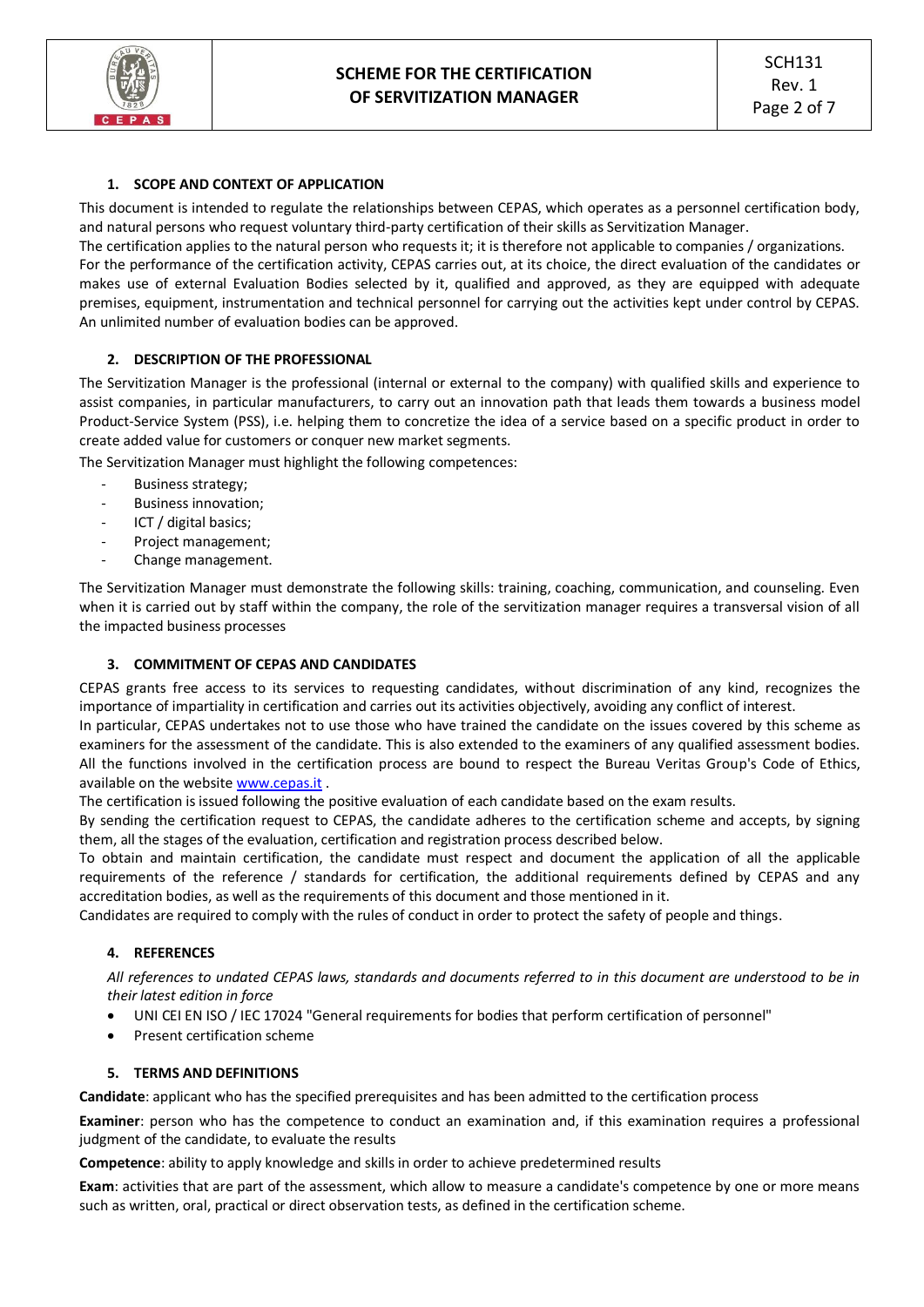

**Structures**: examination center, or Evaluation Body, qualified by the Certification Body (CB) in which certification exams are carried out under the control and according to specific CB procedures

**Evaluation**: process that allows to evaluate if a person meets the certification scheme requirements

**Certification Process Review (CPR):** internal review phase of the certification process to allow the issuance of the certificate

## **6. REQUEST FOR CERTIFICATION**

Candidates who are in possession of all the following pre-requisites are eligible for the Servitization Manager exam:

| <b>Education</b>                              | <b>Specific Training</b>                                         | <b>Work Experience</b>                                                                                                                                                                 |  |
|-----------------------------------------------|------------------------------------------------------------------|----------------------------------------------------------------------------------------------------------------------------------------------------------------------------------------|--|
| Degree in economic or<br>engineering subjects | 24 hours on service innovation and/or<br>specific training       | At least 5 years of activity in the sector<br>(business consultancy or internal<br>management or R&D function)<br>alternatively<br>Development of at least 3 servitization<br>projects |  |
| Documents to be<br>cubmitted to               | ٠<br>certification of competences"<br>Attachments required in it | Completed and signed form called MD08 "Exam admission request and contract for the                                                                                                     |  |

| <b>SUDILILLEU LU</b>                                            |                                                                                                                                                                                                                                                                                                                                                                                              |
|-----------------------------------------------------------------|----------------------------------------------------------------------------------------------------------------------------------------------------------------------------------------------------------------------------------------------------------------------------------------------------------------------------------------------------------------------------------------------|
| <b>CEPAS</b> (or to the<br><b>Evaluation Body in</b><br>charge) | By signing the MD08 Form, the candidate accepts the economic and general conditions of the<br>contract and those provided for in this certification scheme. If the applicant is not responsible<br>for the certification and maintenance fees, it will be his/her responsibility to have the signature<br>and stamp of the company or physical person to whom the invoices will addressed to |
| <b>Duration and</b><br><b>Contents of the</b><br>Contract       | The certification contract has a duration of 5 years and includes the activities necessary for the<br>maintenance of the certification, detailed in this scheme.                                                                                                                                                                                                                             |

If the certification request cannot be accepted, CEPAS will communicate the motivated reasons to the applicant.

#### **7. EVALUATION PROCEDURE**

The assessment of the candidate for the purpose of issuing CEPAS certification takes place through the temporal and binding sequence of each of the following phases:

| <b>Phase</b>                                            | <b>Scope</b>                                                  |
|---------------------------------------------------------|---------------------------------------------------------------|
| Evaluation of documents submitted by the candidate      | Check the requisites of access expected by the Certification  |
|                                                         | Scheme                                                        |
| Certification Exam $-$ as defined in the following      | Check of knowledge, skills and competences performed by the   |
| paragraph 8                                             | <b>Examiners Committee</b>                                    |
| <b>CPR - Certification Process Review</b>               | Internal review of documents and exam results                 |
|                                                         |                                                               |
| Approval of the certification proposal by the Technical | Issue of the CEPAS certificate and subscription to the public |
| Manager                                                 | register of certified Servitization Manager on the website    |
|                                                         | www.cepas.it                                                  |

If the outcome of any of the aforementioned phases is negative, the evaluation process is interrupted and the Candidate is informed. To continue the certification process, it will be necessary to pass the deficiencies first, within the timing indicated by CEPAS.

Of all the certifications issued, periodic communication is given to the CSI - CEPAS Committee for the Protection and Impartiality.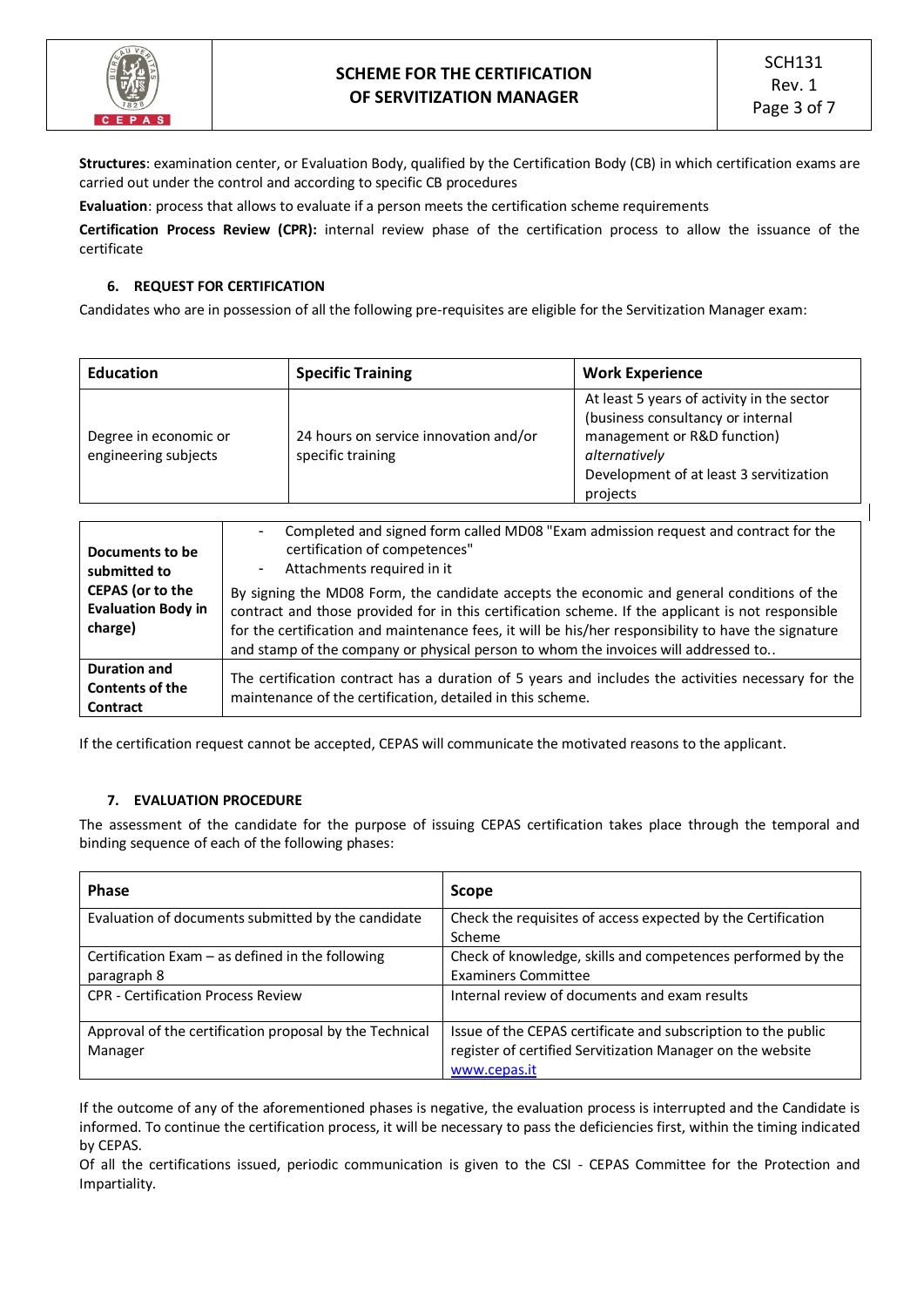

#### **8. EXAMINATION PROCEDURE**

| <b>Admission to the</b><br>Exam                                                    | All those who, having submitted a request through the MD08 Form and documented the<br>possession of the minimum required requirements, have been declared eligible are admitted<br>to the certification exam.                                                                                   |
|------------------------------------------------------------------------------------|-------------------------------------------------------------------------------------------------------------------------------------------------------------------------------------------------------------------------------------------------------------------------------------------------|
| Scope of the Exam                                                                  | Assessment of the candidates' knowledge and skills, as indicated in this scheme. The<br>Examiners are responsible for evaluating the Candidates' examination tests and respond to<br>CEPAS for all evaluation activities.                                                                       |
| Scheduling and<br><b>Management of the</b><br>Exam                                 | The exam sessions are planned and managed by CEPAS, or by the Evaluation Body in charge in<br>accordance with the CEPAS PG70 procedure. The list of Candidates for the exam and the<br>whole documents submitted by them is checked in advance by the Examiners.                                |
| Date and Location of<br>the Exam                                                   | The exam takes place in the places, on the dates and according to the program communicated<br>by CEPAS (or by the Evaluation Body in charge) to the candidates.<br>In the case of remote exams, candidates are notified in advance of the platform used and the<br>related connection methods   |
| <b>Obligations of</b><br><b>Candidates, before</b><br>the beginning of the<br>Exam | To show a valid identity document;<br>$\blacksquare$<br>To sign the attendance sheet;<br>٠<br>To sign for acceptance the "General conditions of sale" and the "Privacy Policy";<br>$\blacksquare$<br>To present evidence of payment of the fee for participation in the exam.<br>$\blacksquare$ |

#### **8.1 TOPICS OF EXAM AND EVALUATION CRITERIA**

The exam topics focus on the issues described in Annex 1 of the present document. The exam includes two steps: a written test and an oral test.

| Exam                | <b>Method and purpose</b>                                                                                                                                                                                                                                                                                        | <b>Maximum</b><br><b>Timing</b> | <b>Maximum</b><br>score | <b>Minimum</b><br>score |
|---------------------|------------------------------------------------------------------------------------------------------------------------------------------------------------------------------------------------------------------------------------------------------------------------------------------------------------------|---------------------------------|-------------------------|-------------------------|
| <b>Written test</b> | Multiple-choice Test with 50 questions with 3<br>answers each of which only 1 is correct. This<br>test is useful for assessing candidates' level of<br>knowledge on Service Innovation<br>Management, on the Things+ guidelines and<br>on the tools of the related portfolio                                     | 60 minutes                      | 50 points               | 30 points               |
| Oral test           | In-depth discussion of any uncertainties<br>encountered in the written test and<br>discussion of a servitization project carried<br>out by candidates. This latter must provide<br>in-depth material on the business case<br>she/he intends to discuss during the<br>interview at least 15 days before the exam. | 60 minutes                      | 50 points               | 30 points               |

Passing the exam requires the **minimum threshold** of 70% of the maximum achievable score.

During the written exam tests, Candidates can consult non-commented legal texts, subjected to the examiner's authorization, but they can neither use cell phones, nor exchange information with other candidates. Failure to comply with these requirements causes the interruption of the exam.

At the end of the exam, the Commission informs the candidate of the outcome of the exam and any areas for improvement to be developed during the validity of the certification.

# **8.2 EXAMINERS AND OBSERVERS**

The examination is conducted by CEPAS examiners who meet the minimum requirements indicated in Annex 2 of the present document, qualified by CEPAS or by its approved Evaluation Body. Examiners are required to maintain confidentiality on the exam tests, comply with objective criteria in the assessment, communicate any ties and relationships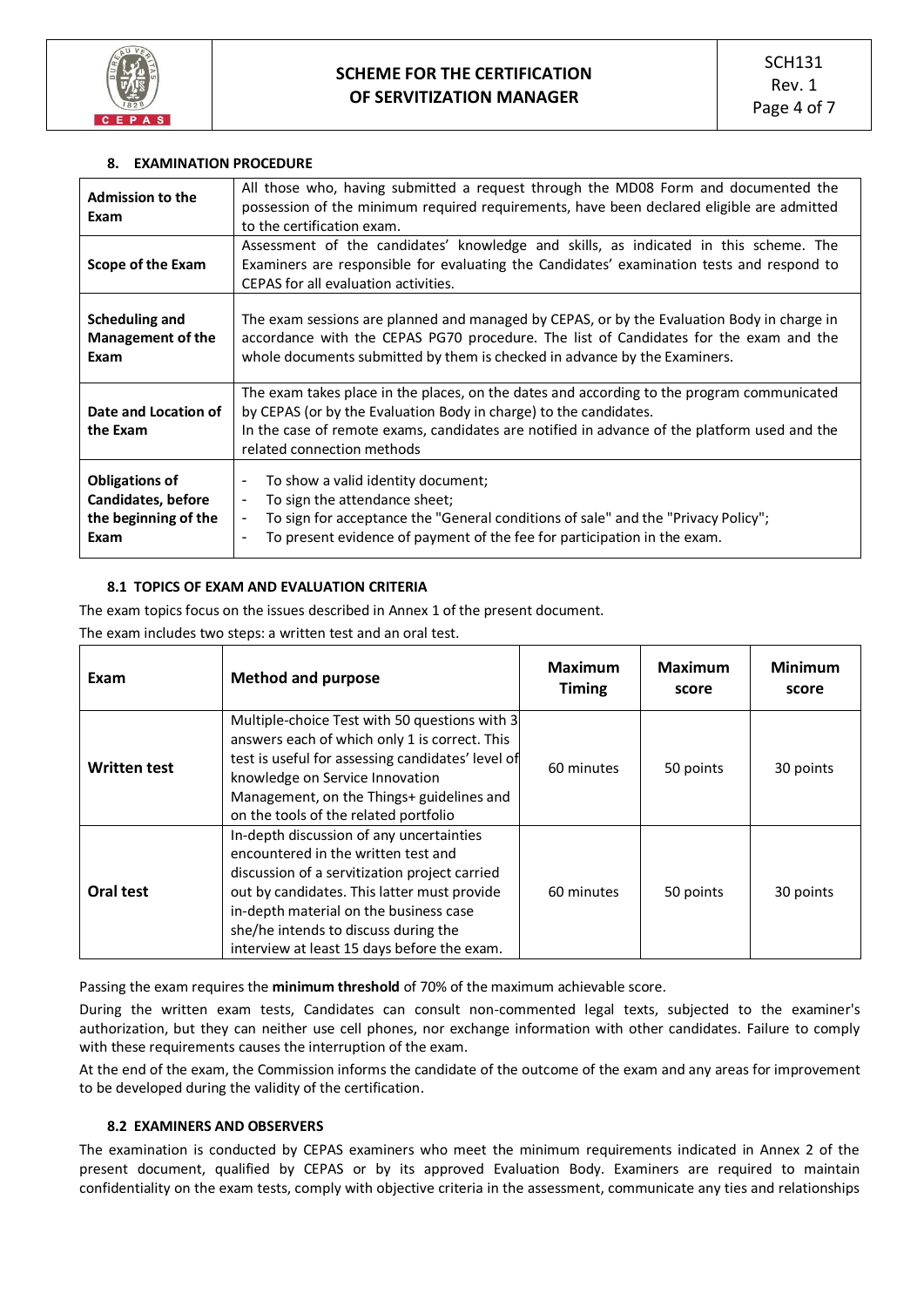

and conflicting interests that could compromise their impartiality and confidentiality in the performance of their duties, comply with this scheme.

The Examination Committee is made up of one or more examiners in order to cover all the competences required for the evaluation. If the examination is carried out by an Evaluation Body, the Examination Committee can be supervised, even without notice, by duly authorized CEPAS staff. At the examination sessions, CEPAS may provide for the presence of its own observers, accreditation bodies or any competent authorities.

## **8.3 REPETITION OF THE EXAM**

Candidates who do not pass the exam can repeat it in subsequent sessions, by paying only the exam repetition fee.

#### **9. ISSUE OF CERTIFICATION, SUBSCRIPTION TO REGISTER, DATA INTEGRITY AND PRIVACY**

To the Candidate who has successfully passed the exam, in possession of all the required requirements and in compliance with the administrative aspects, CEPAS issues the certification, always subjected to the positive resolution of the deliberating Body.

The certificate reports the following data:

- Name of the certification body
- Name, surname, date and place of birth of the certified person
- Certificate number
- Certification scheme and / or reference standard
- Start of validity and expiry date
- Signature of the authorized CAB manager.

Registration in the relevant CEPAS Register is made after the resolution of the certificate; the register is available on the website www.cepas.it.

CEPAS, as owner of the certification procedure, guarantees that the data processing of the Candidates for certification takes place in compliance with EU Regulation 2016/679 and Legislative Decree 196/2003 modified by Legislative Decree 101/2018.

The documents relating to the certification activity are kept with the utmost care by CEPAS and approved assessment bodies. The information obtained by staff working on behalf of CEPAS, including the decision-making body, are subjected to the confidentiality obligation.

#### **10. ANNUAL MAINTENANCE (SURVEILLANCE) AND RENEWAL OF CERTIFICATION**

The validity of the certification during the 5-year contractual period (starting from the date of issue of the certificate) is subjected to the positive outcome of the annual surveillance activities carried out by CEPAS.

| Annual<br><b>Maintenance</b> | The certified person is required to provide, on a yearly basis, a self-declaration, made pursuant to<br>Presidential Decree 445/2000 (by means of specific forms prepared by CEPAS), relating to the<br>following aspects:<br>- acceptance of CEPAS documents;<br>- professional continuity according to the certified profile;<br>- absence of complaints or adequate management of the same in the specific activity;<br>The maintenance of the certification is also subjected to the payment of the annual fees |
|------------------------------|---------------------------------------------------------------------------------------------------------------------------------------------------------------------------------------------------------------------------------------------------------------------------------------------------------------------------------------------------------------------------------------------------------------------------------------------------------------------------------------------------------------------|
|                              | The certificate is renewable in view of its expiry, following a specific request and a new contractual<br>agreement.                                                                                                                                                                                                                                                                                                                                                                                                |
| <b>Renewal of</b>            | Renewal is possible only if the certificate is valid and requires, in addition to the requirements for<br>annual maintenance:                                                                                                                                                                                                                                                                                                                                                                                       |
| <b>Certification</b>         | - an oral exam where the professional presents a business case / a business case portfolio in terms<br>of servitization                                                                                                                                                                                                                                                                                                                                                                                             |
|                              | - participation in updating activities on Service Innovation issues, equal to at least 40 hours, also in<br>distance training and e-learning mode<br>The renewal process must be completed within the expiry of the current certificate.                                                                                                                                                                                                                                                                            |

For all other conditions relating to maintenance and renewal, refer to the CEPAS General Regulation (RG01 - par. 2.5, 2.7).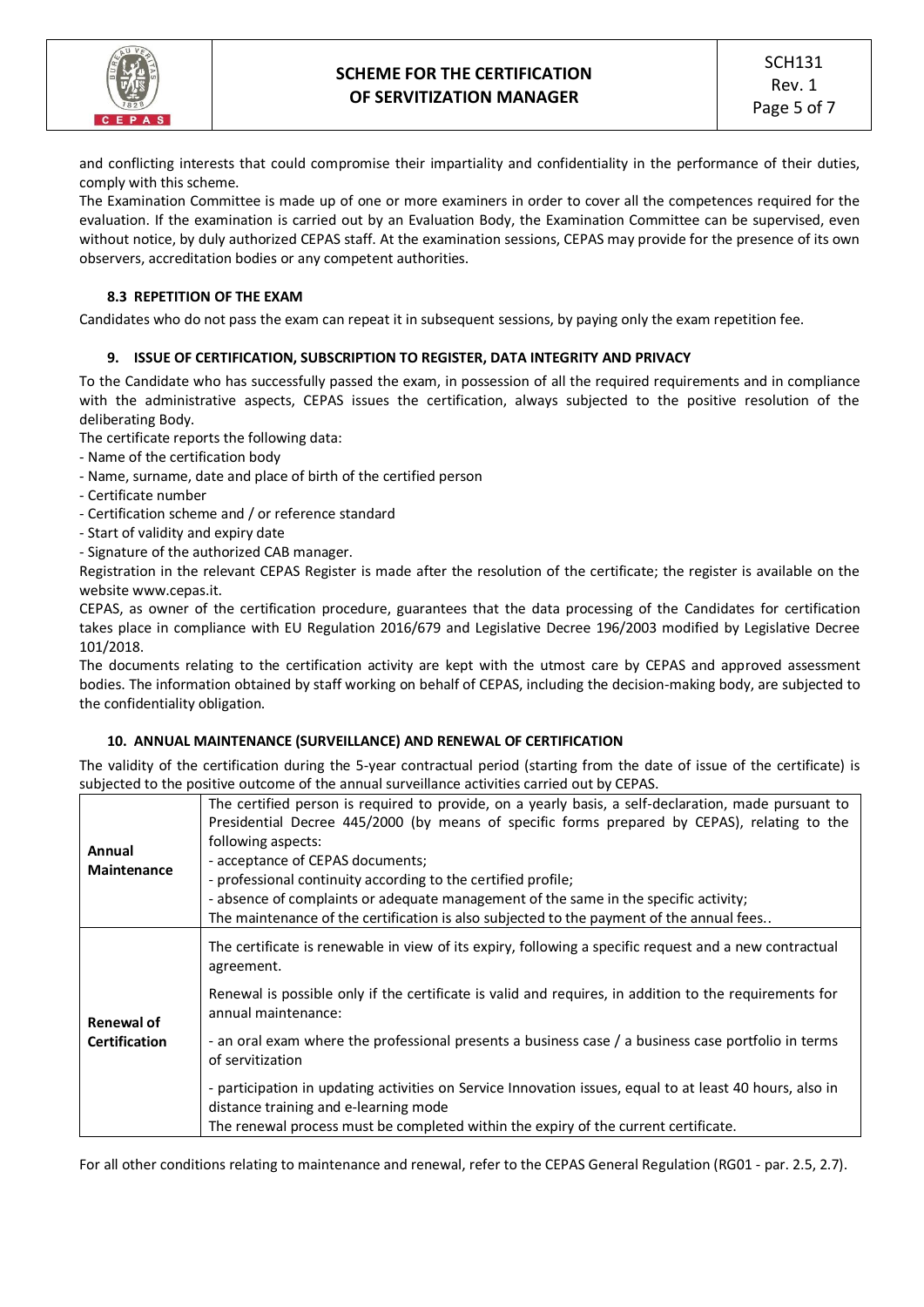

## **11. SUSPENSION, WITHDRAWAL AND CANCELLATION OF THE CERTIFICATION**

CEPAS has the right to suspend, withdraw or cancel the certification at any time during the term of the contract, upon the occurrence of one or more of the conditions listed below.

Following the notification of the suspension, withdrawal or cancellation of the certification, the certified person must suspend the use of the certificate, returning it to CEPAS.

| <b>Suspension</b>   | The certification can be suspended, for a maximum period of 6 months, if one or more of these<br>conditions occur:<br>- Violation of the provisions as per paragraph 10 of the present document;<br>- Serious deficiencies in the activity carried out by the certified person, following complaints, legal<br>actions and other objective evidence;<br>- Incorrect or misleading use of the CEPAS certification;<br>- Non-fulfillment of the economic contractual obligations assumed for the registration, the conduct<br>of the exams and the maintenance of the certificate;<br>- Request by the certified person. |
|---------------------|------------------------------------------------------------------------------------------------------------------------------------------------------------------------------------------------------------------------------------------------------------------------------------------------------------------------------------------------------------------------------------------------------------------------------------------------------------------------------------------------------------------------------------------------------------------------------------------------------------------------|
| Withdrawal          | The certification can be revoked, if one or more of these conditions are verified:<br>- If the conditions that caused the suspension persist, despite the implementation of the suspension<br>measure.<br>- If the seriousness of the behavior of the certified person, supported by irrefutable objective<br>evidence, makes it necessary to protect the CEPAS image with drastic and urgent measures,<br>resorting simultaneously to legal proceedings against the certified person.                                                                                                                                 |
| <b>Cancellation</b> | The certification can also be canceled by CEPAS if the certified person expressly requests to<br>terminate the current contractual relationship and the notice of cancellation is received at least 3<br>months before the annual deadline.<br>Failure to notify the waiver within the 3 months before the annual due date does not absolve the<br>payment of the maintenance fee for the following year.                                                                                                                                                                                                              |

CEPAS notifies the certified person of the reasons for the suspension, withdrawal or cancellation of the certification, defining if applicable the actions necessary to reactivate the certificate and indicate terms and conditions for the use of the certification.

The withdrawal and cancellation of the certification entail the termination of the relative contract with the person in question and the obligation for the latter to return their certificate of conformity to CEPAS, while at the same time ceasing all reference to it; in this regard, see general regulation RG01.

The certified person can appeal to the suspension and revocation provisions of the certification in accordance with what established by the procedures available on the website [www.cepas.it](http://www.cepas.it/).

#### **12. COMPLAINTS AND APPEALS**

CEPAS deals with complaints and appeals on its decisions regarding certification in accordance with art. 4 and 5 of the General Regulation (RG01) published on the website www.cepas.it and which provide:

• The obligation to register and process each complaint or appeal, confirming the claimant or applicant the receipt of the same within a stable time;

- The start of a specific investigation;
- Communication of the final decision to the complainant or applicant

• The adoption, if necessary, of any corrective action in the event that the appeal or complaint has signaled a deficiency by **CEPAS** 

In the case of a complaint relating to a certified person, the final decision may involve initiating appropriate checks at the customer. The results of these checks are communicated to the complainant, in compliance with the confidentiality restrictions.

In the event of appeals, the costs relating to the appeal are borne by CEPAS if it is accepted and by the applicant if the appeal is rejected.

For any dispute between an interested party and CEPAS that is not resolved with the activities described in the previous cases (complaints and appeals), it is necessary to appeal to the competent Court of Milan.